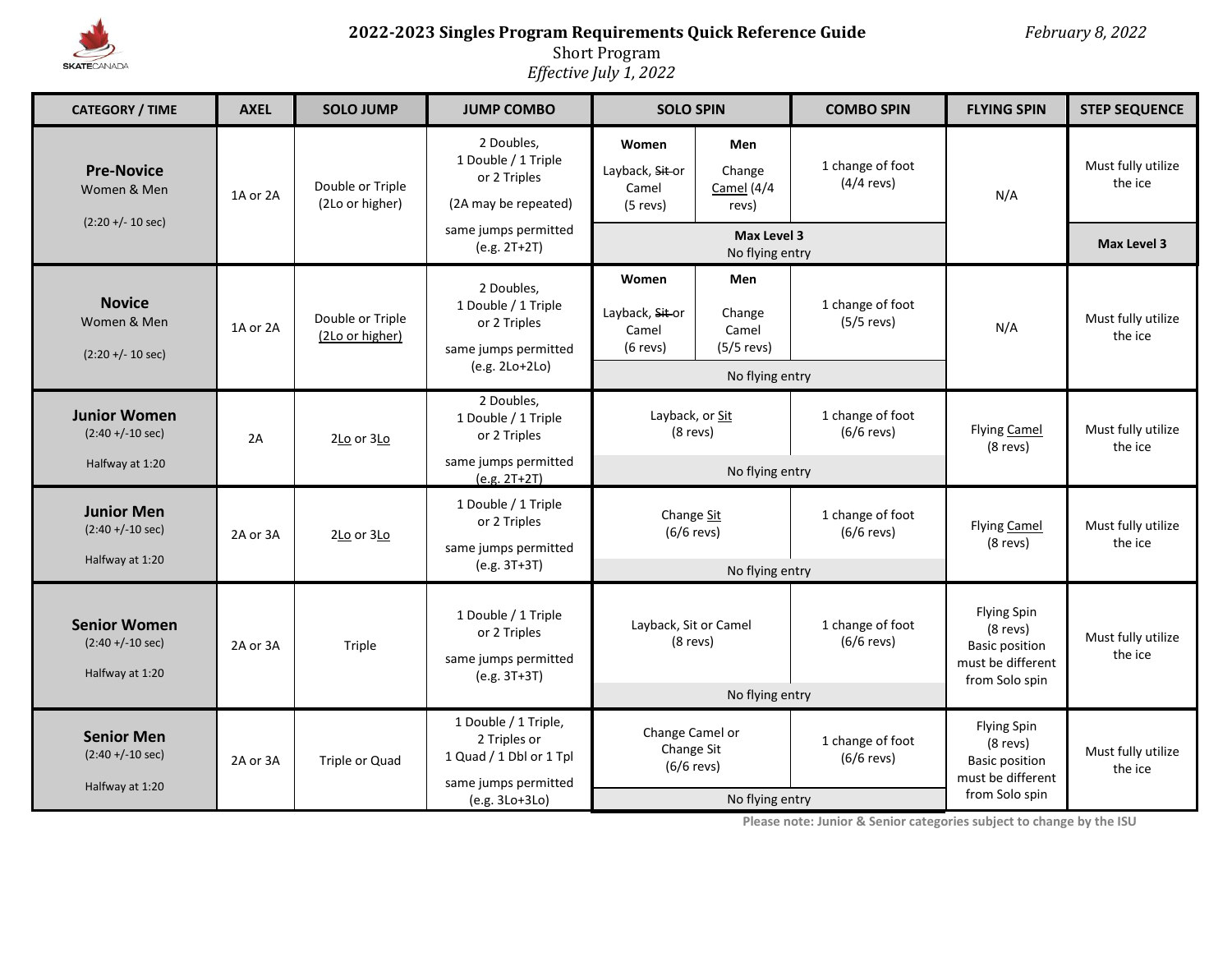

# **2022-2023 Singles Program Requirements Quick Reference Guide** *February 8, 2022*

Free Program

*Effective July 1, 2022*

| <b>CATEGORY / TIME</b>                                               | <b>JUMP ELEMENTS</b><br>Each category must have an Axel<br>No jump included more than twice                                                                                                                     | (All codes must be different for each category)               | SPIRAL / STEP /<br><b>CHOREO</b>                                                  |                                                                                |                                                                          |                                                                     |  |
|----------------------------------------------------------------------|-----------------------------------------------------------------------------------------------------------------------------------------------------------------------------------------------------------------|---------------------------------------------------------------|-----------------------------------------------------------------------------------|--------------------------------------------------------------------------------|--------------------------------------------------------------------------|---------------------------------------------------------------------|--|
| <b>Pre-Juvenile</b><br>Women & Men U11 & U13                         | Max 5 jump elements<br>May only repeat one jump type<br>(e.g. 1T & 2T are the same jump type)                                                                                                                   |                                                               | Max of 1<br>Spiral Sequence                                                       |                                                                                |                                                                          |                                                                     |  |
| $(2:00 \text{ or } 2:30 \pm 0:10)$                                   | Max 2 jump Combos<br>(2 jumps permitted in jump combo)                                                                                                                                                          | CCoSp (3/3 revs)<br>(No flying entry, DV permitted)           |                                                                                   | Flying Camel or Flying Sit<br>$(4$ revs)<br>(1 pos / no change of foot, no DV) |                                                                          | <b>Max Base Level</b>                                               |  |
| Juvenile<br>Women & Men U12 & U14                                    | Max 5 jump elements<br>May only repeat one jump type<br>(e.g. 1T & 2T are the same jump type)                                                                                                                   |                                                               | Max of 1<br><b>Step Sequence</b><br>(must fully utilize the ice)                  |                                                                                |                                                                          |                                                                     |  |
| $(2:30 \pm 0:10)$                                                    | Max 2 jump Combos<br>(2 jumps permitted in jump combo)                                                                                                                                                          | CCoSp (3/3 revs)<br>(No flying entry, DV permitted)           |                                                                                   | Flying Camel or Flying Sit<br>$(4$ revs)<br>(1 pos / no change of foot, no DV) |                                                                          | Max Level 1<br>(achieved through difficult<br>steps & turns)        |  |
| <b>Pre-Novice</b><br>Women & Men<br>$(3:00 \pm 0:10)$                | Max 6 jump elements                                                                                                                                                                                             | Max 2 spins<br>(Max Level 3)                                  |                                                                                   |                                                                                |                                                                          | Max of 1<br><b>Step Sequence</b>                                    |  |
|                                                                      | Max 3 jump Combo/Seq<br>(1 jump combo may have 3 jumps)<br>Of all triples, only 2 may be repeated                                                                                                               | CCoSp (8 revs)<br>(flying entry optional)                     |                                                                                   | Flying Camel or Flying Sit (5 revs)<br>(1 pos / no change of foot)             |                                                                          | (must fully utilize the<br>ice)<br>Max Level 3                      |  |
| <b>Novice</b>                                                        | Max 7 jump elements                                                                                                                                                                                             | Max 3 spins                                                   |                                                                                   |                                                                                |                                                                          | Max of 1                                                            |  |
| Women & Men<br>$(3:30 \pm 0:10)$                                     | Max 3 jump Combo/Seq<br>(1 jump combo may have 3 jumps)<br>Of all triples, only 2 may be repeated                                                                                                               | CCoSp (10 revs)<br>(flying entry optional)                    | <b>Flying Camel or Flying</b><br>Sit (6 revs)<br>$(1$ pos / no change of<br>foot) |                                                                                | Spin of any nature<br>$(6$ revs)<br>(flying entry optional)              | <b>Step Sequence</b><br>(must fully utilize the<br>ice)             |  |
|                                                                      | Max 7 jump elements                                                                                                                                                                                             | Max 3 spins                                                   |                                                                                   |                                                                                |                                                                          |                                                                     |  |
| <b>Junior</b><br>Women & Men<br>$(3:30 \pm 0:10)$<br>Halfway at 1:45 | Max 3 jump Combo/Seq<br>(1 jump combo may have 3 jumps)<br>Any double jump cannot be included more than twice<br>Of all triples and quads, only 2 may be repeated; of<br>the 2 repetitions only 1 may be a quad | CoSp (10 revs)<br>(flying entry &<br>change of foot optional) | Flying Spin (6 revs)<br>(change of pos &<br>change of foot optional)              |                                                                                | Spin in 1 pos (6 revs)<br>(flying entry &<br>change of foot<br>optional) | Max of 1<br><b>Step Sequence</b><br>(must fully utilize the<br>ice) |  |
| <b>Senior</b><br>Women & Men<br>$(4:00 \pm 0:10)$<br>Halfway at 2:00 | Max 7 jump elements                                                                                                                                                                                             | Max 3 spins                                                   |                                                                                   |                                                                                |                                                                          | Max of 1 ChSq                                                       |  |
|                                                                      | Max 3 jump Combo/Seq<br>(1 jump combo may have 3 jumps)<br>Any double jump cannot be included more than twice<br>Of all triples and quads, only 2 may be repeated; of<br>the 2 repetitions only 1 may be a quad | CoSp (10 revs)<br>(flying entry &<br>change of foot optional) | Flying Spin (6 revs)<br>(change of pos &<br>change of foot optional)              |                                                                                | Spin in 1 pos (6 revs)<br>(flying entry &<br>change of foot<br>optional) | Max of 1<br><b>Step Sequence</b><br>(must fully utilize the<br>ice) |  |

**Please note: Junior & Senior categories subject to change by the ISU**